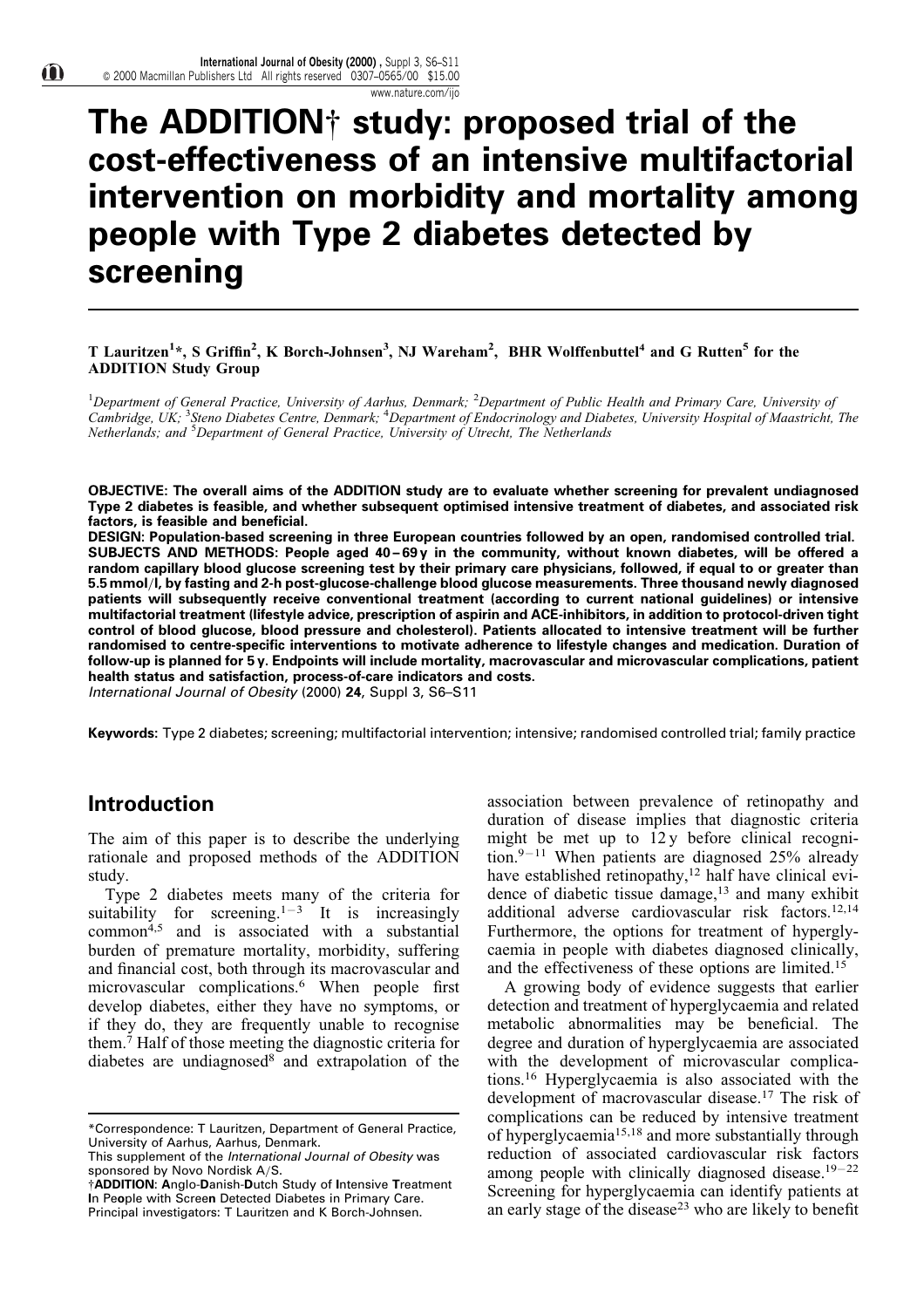from intensive treatment of cardiovascular risk factors.14,20,24 Indeed, the results of recent trials suggest that much of the potential benefit of detection of undiagnosed diabetes is likely to accrue from intensive management of several cardiovascular risk factors as well as hyperglycaemia.21,22 It also seems that patients who are given the label of diabetes may benefit from becoming involved in a more organised and effective system of risk factor management.<sup>25,26</sup> However, the benefits of initiation of intensive treatment, with newer therapies and stricter management targets, among people with diabetes detected by screening, have not been quantified.

There are also few data on the costs, both economic and psychological, of screening. Cost-effectiveness has been modelled using data from existing trials of treatment effectiveness and observational studies.<sup>9,27,28</sup> The conclusions of these studies are highly dependent upon certain crucial assumptions, and reach different conclusions about whether screening should be undertaken and which sub-groups could potentially benefit. None of the studies include more recent trial evidence. Nevertheless, screening is now recommended by the American Diabetes Association.29

Intensive management of diabetes and cardiovascular risk includes changes in behaviours such as smoking, physical activity, food choice and taking medication. Previous health promoting interventions in primary care, aimed at reducing cardiovascular risk, have produced modest benefits.<sup>30</sup> Patients also find taking regular medication difficult, particularly for multiple drugs in asymptomatic conditions.<sup>31</sup> It is unclear whether additional interventions, based on theory and evidence from psychology,  $32-34$  and studies of consultation skills,  $3\overline{5}-37$  designed to facilitate and maintain changes in behaviour (including medication adherence) could be cost-effective among screen-detected cases.

Type 2 diabetes is increasingly diagnosed and managed in primary care, $38$  and there is growing evidence that family practitioners are able to provide standards of care as good as that achieved in hospital outpatient departments.39,40

The overall aims of ADDITION (Anglo-Danish-Dutch Study of Intensive Treatment In People with Screen Detected Diabetes in Primary Care) are to evaluate whether screening for prevalent undiagnosed Type 2 diabetes is feasible, and whether subsequent optimised intensive treatment of the disease, and associated risk factors, is feasible and beneficial.

# Design and methods

The ADDITION study in Type 2 diabetes will consist of two phases: a screening study and a subsequent treatment study. In the screening study, we will evaluate the feasibility and results of three similar approaches to identifying people with undiagnosed

## Screening study

In Denmark, primary care physicians participating in the study will send diabetes-related information to all individuals aged  $40 - 69y$  enrolled in their practice. The information will deal with risk factors for Type 2 diabetes, and an accompanying letter and questionnaire will encourage individuals at high risk of diabetes to contact their physician for a blood glucose screening test. The questionnaire includes items on risk factors; symptoms of hyperglycaemia; family history of Type 2 diabetes; obesity; and previous cardiovascular disease, hypertension or dyslipidaemia. Criteria for contacting the physician will be chosen to encompass at least 75% of previously undiagnosed people with diabetes through examination of no more than 20% of the population receiving information.

In England, a simple previously validated risk score, based on routine general practice data (age, gender, prescribed medication and body mass index),41 will be used to identify people at high risk of having prevalent undiagnosed diabetes from their computerised medical records. The score should enable identification of 80% of those with undiagnosed diabetes through blood glucose testing of approximately 30%.<sup>41</sup> In The Netherlands all patients aged  $40 - 69$ y, without known diabetes, in participating practices will be offered a screening test.

In all three countries random capillary blood glucose will be measured in general practice using a HemoCue.<sup>42</sup> If the random capillary blood glucose is less than 5.5 mmol/l the person is told that diabetes is highly unlikely. If the random blood glucose is equal to or greater than  $5.5 \text{ mmol/l}$ , the person will be invited to attend for a fasting capillary blood glucose, and if needed, a 2-h post-glucose-challenge measurement (OGTT), as determined by the algorithm in Figure 1. The cut-off value of  $5.5 \text{ mmol/l}$  will be reviewed after testing the first 500 people and assessing the number requiring a second visit for a fasting sample. Individuals diagnosed with Type 2 diabetes will be asked to complete baseline measures including quality of life, health utility and self-perceived health.

Diagnostic criteria for Type 2 diabetes will follow current World Health Organization guidelines<sup>43</sup> (Figure 1). The algorithm differentiates individuals with Type 2 diabetes from those with impaired glucose tolerance and impaired fasting glycaemia, who will not be included in the treatment study.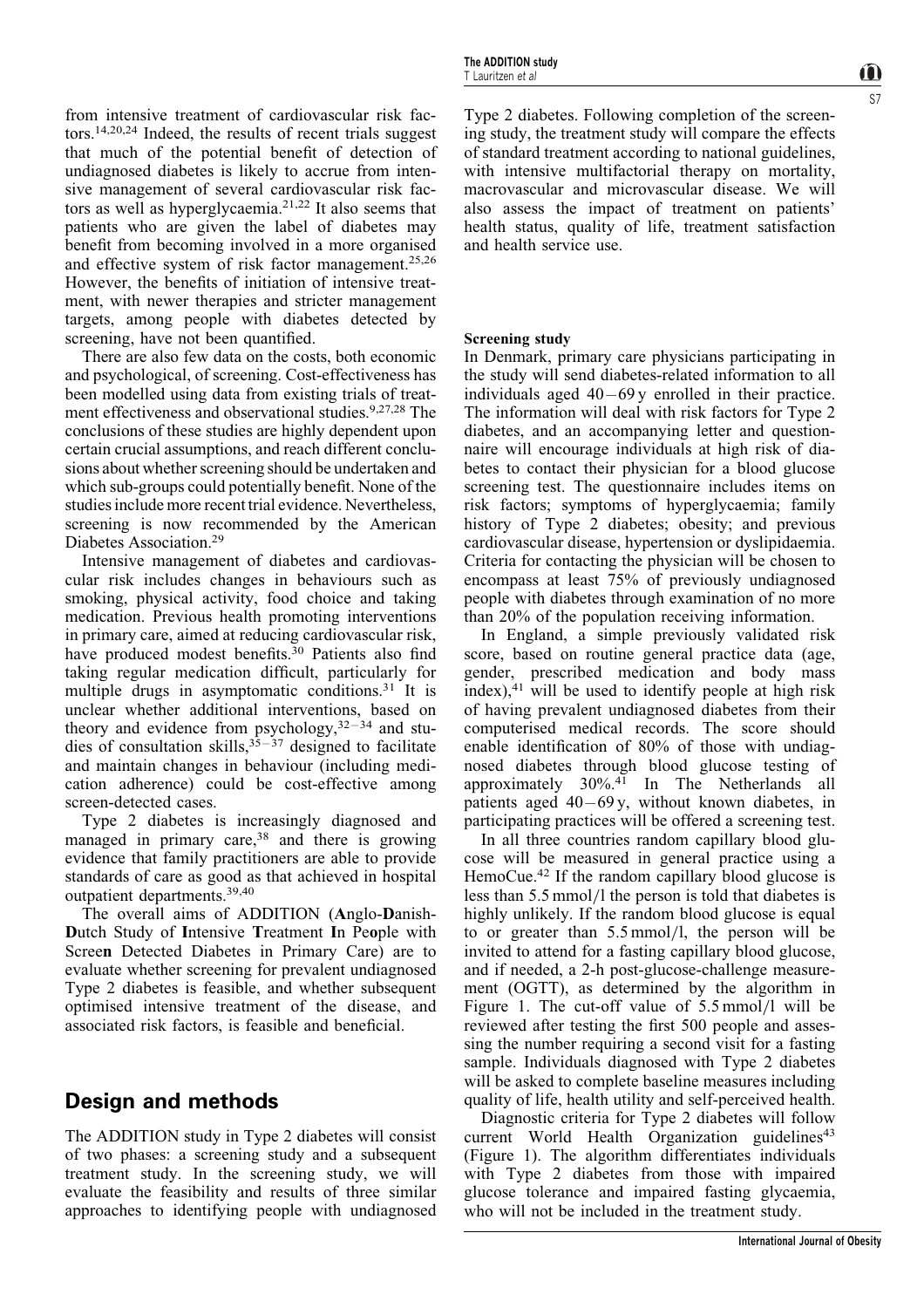

Figure 1 Outline of algorithm for diagnosis for Type 2 diabetes using HemoCue for immediate measurement of capillary whole blood glucose.

Patients previously diagnosed with diabetes, or treated with blood glucose lowering agents will be excluded. Outcome measures for the screening study are listed in Table 1. These include measures of epidemiology and the performance of the screening campaign, the objective health status of patients newly identified by the campaign, its feasibility as reported by the primary care physician, and the costs of such a programme.

We will also assess the broader impact of the information campaign by interviewing and sending questionnaires to a number of people who: (a) received the information but did not respond (for any reason); (b) contacted their physician and were not diagnosed with Type 2 diabetes; and (c) contacted their physician and were newly identified with Type 2 diabetes. The interviews and subsequent analysis will explore the psychosocial aspects of identifying an at risk population and conducting a screening campaign for Type 2 diabetes.

#### Treatment study

Patients newly identified with Type 2 diabetes will be invited to enter the ADDITION treatment study. This will compare the long-term effects of standard treat-

Table 1 Outcome measures for the ADDITION screening study

Number of (high-risk) individuals presenting for examination Number of people with newly diagnosed Type 2 diabetes Psychological status of people invited for screening Metabolic status of people with newly diagnosed Type 2 diabetes

- Cardiovascular risk profile in people with newly-diagnosed Type 2 diabetes and all those with random capillary blood
	- $glucose > 5.5$  mmol/l
- Self-perceived health in people with newly-diagnosed Type 2 diabetes

Practitioner assessment of feasibility and workload Health service costs

Patient costs

ment with that of intensive multifactorial treatment, on key endpoints of mortality and morbidity. The study will be a pragmatic open, multicentre, randomised controlled trial with a duration of follow-up of 5 y.

All patients newly diagnosed with Type 2 diabetes in the screening study will be eligible to participate, unless they are found to have: contraindications or intolerance to study medication; a history of alcoholism, drug abuse, psychosis or other emotional problems that are likely to invalidate informed consent or adherence to treatment; malignant disease with a poor prognosis; or are pregnant or lactating. Informed consent will be sought and obtained from all patients and the study will be performed in accordance with the Declaration of Helsinki.

General practices will be randomised into two groups: the conventional therapy group will give standard care according to broadly similar national recommendations<sup>44 $-47$ </sup> for the management of Type 2 diabetes and prevention of cardiovascular disease. The other group will receive education and training in the provision of intensive multifactorial treatment. The intensive therapy will include prescription of aspirin, lifestyle advice (concerning diet, physical activity and tobacco consumption) and stepwise increases in drug treatment of blood glucose, blood pressure and lipids according to strict targets as shown in Figure 2. Within the intensive group, a further randomisation will allocate some patients to country-specific interventions concerned with motivating adherence to lifestyle changes and medication. This intervention, delivered either by a trained facilitator (England and The Netherlands) or through training of practitioners (Denmark), will be based on a client-centred, nondirective counselling style to help patients explore and resolve ambivalence and stimulate lifestyle changes, appropriate diabetes self-care and adherence to medical treatment.35,36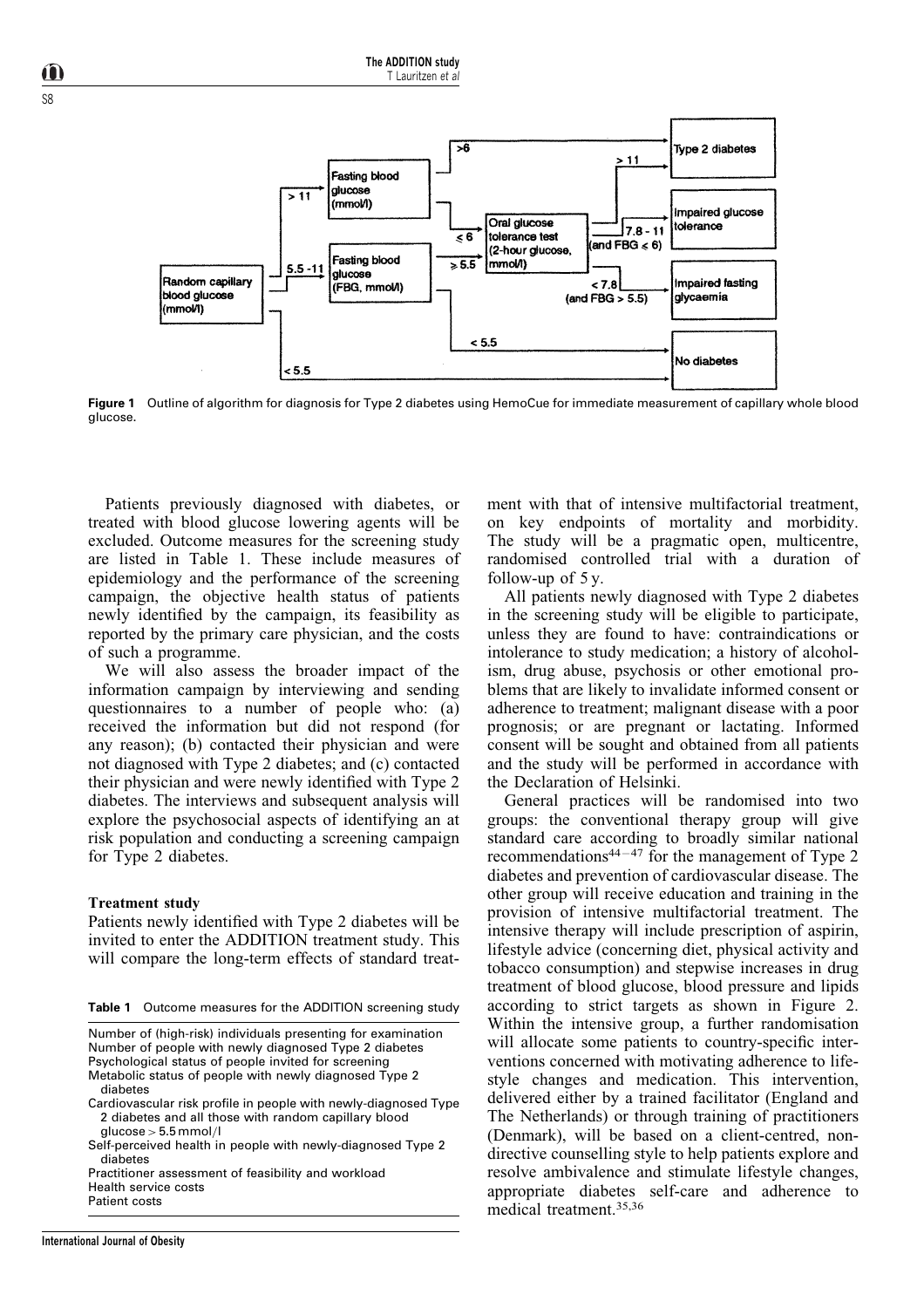|                         | <b>Basic treatment</b>                                                                                                          |                                                                       |                                                                        | Supplemetary treatment                                                                                                                                                                           |                          |  |
|-------------------------|---------------------------------------------------------------------------------------------------------------------------------|-----------------------------------------------------------------------|------------------------------------------------------------------------|--------------------------------------------------------------------------------------------------------------------------------------------------------------------------------------------------|--------------------------|--|
|                         |                                                                                                                                 |                                                                       |                                                                        |                                                                                                                                                                                                  |                          |  |
|                         | Increase dose with 2 to 4 weeks interval, go to next treatment step when max. daily dose is reached or if side-effects appears. |                                                                       |                                                                        |                                                                                                                                                                                                  |                          |  |
|                         | See patient every 2nd week until target is reached, more frequent with start of insulin treatment.                              |                                                                       |                                                                        |                                                                                                                                                                                                  |                          |  |
|                         | <b>TARGET</b>                                                                                                                   | if above target add                                                   | if still above add                                                     | if still above                                                                                                                                                                                   |                          |  |
| HbA                     | $< 7.0\%$                                                                                                                       | $> 7.0\%$ :                                                           | $>7.0\%$                                                               | $> 7.0\%$                                                                                                                                                                                        |                          |  |
| $BMI \leq 27$           | diet                                                                                                                            | PGR (eg repaglinide)<br>or SU (eg gliclazide)                         | BG (eg metformin)                                                      | continue PGR or SU, add Insulatard 12IU at bed time, increasing<br>with 4-6IU every week until $f_{pq}$ < 7 mmol/l. If more than 30 unit<br>then divide dose and quit oral drugs.                |                          |  |
| <b>BMI&gt;27</b>        | diet                                                                                                                            | BG (eg metformin)<br>or PGR (eg repaglinide)<br>or SU (eg Gliclazide) | PGR (eg repaglinide).<br>or SU (eg Gliclazide)<br>or BG (eg metformin) | continue BG, add Insulatard 12IU at bed time, increasing with 4-<br>$6\text{IU}$ every week until $\text{fbg} < 7 \text{mmol/l}$ .<br>If more than 30 unit then divide dose and quit oral drugs. |                          |  |
| <b>BP</b>               | $\leq$ 120/80 mmHg:                                                                                                             | $> 120/80$ mmHg:                                                      | $>135/85$ mmHg:                                                        | $>135/85$ mmHg;                                                                                                                                                                                  | $>135/85$ mmHg:          |  |
|                         | none                                                                                                                            | ACE-inhibitor low to max dose                                         | B-blocker (eg metoprolol)<br>or TZD (eg bendrofluazide)                | TZD (eg bendrofluazide)<br>or LD (eg frusemide)<br>or B-blocker (eg metoprolol)                                                                                                                  | Ca antag (eg amlodipine) |  |
| <b>Cholesterol</b>      |                                                                                                                                 |                                                                       |                                                                        |                                                                                                                                                                                                  |                          |  |
| -CVD*                   | $\leq 5.0$ mmol/l:<br>diet                                                                                                      | $> 5.0$ mmol/l:<br>diet + statin small dose                           | $> 5.0$ mmol/l:<br>statin dose up to maximum                           |                                                                                                                                                                                                  |                          |  |
| $+$ CVD*                | $< 4.5$ mmol/l: diet                                                                                                            | $> 4.5$ mmol/l:<br>$\text{dict}$ + statin small dose                  | $> 4.5$ mmol/l:<br>statin dose up to maximum                           |                                                                                                                                                                                                  |                          |  |
| Acetylsalicylic<br>acid | 75 mg to all patients treated with antihypertensive agents                                                                      |                                                                       |                                                                        |                                                                                                                                                                                                  |                          |  |

Figure 2 Outline of treatment recommendation in the intensive-therapy arm. The protocol allows for advantage to be taken of new drug developments and the final decision will depend on the individual doctor and patient. BMI, body mass index  $(kg/m^2)$ ; NPH, neutral protamine Hagedorn; PGR, prandial glucose regulator; SU, sulphonylureas; BG, biguanide; TZD, thiazide diuretic; LD, loop diuretic; CVD, cardiovascular disease; fbg, fasting blood glucose.

#### Table 2 Endpoints of the ADDITION treatment study

Primary endpoints

- All-cause mortality
- $\bullet$  Cardiovascular mortality/morbidity
- Nonfatal myocardial infarction
- Nonfatal stroke
- Amputations
- Hospitalisation for angina
- Hospitalisation for congestive heart failure
- Coronary revascularisation
- Peripheral revascularisation

Secondary endpoints

- Development of renal impairment
- Diabetic ulcers
- Blindness
- Reduced visual acuity
- Macular oedema
- Retinopathy
- Health status
- Health utility
- Quality of life
- Patient satisfaction
- Health service costs
- Patient costs

Intermediate endpoints

- Smoking status
- Diet
- Physical activity
- Medication adherence
- $\bullet$  Haemoglobin  $A_{1c}$
- Total cholesterol
- LDL-cholesterol
- HDL-cholesterol
- Triglycerides
- Blood pressure
- Hypoglycaemic episodes
- Microalbuminuria
- Body mass index

Process-of-care endpoints

Visits to outpatient clinics

Hospital admissions

Recommendations on drug choices in Figure 2 are based on balancing treatment effect, side-effects and cost—the main priority being achievement of treatment targets with a flexible lifestyle and low rates of side-effects such as hypoglycaemia and weight gain. The final decision on choice of medication will be determined by the individual doctor and patient.

Initial therapies will be adjusted at 2 to 4-weekly intervals until targets are reached (thereafter every 3 months). When the maximum daily dose of an agent is reached the next treatment step will be made. Blood pressure, blood glucose, haemoglobin  $A_{1c}$  and body weight will be measured by practitioners at least quarterly throughout the study. In addition, urinary albumin and creatinine, cholesterol (total, LDL and HDL) and triglycerides will be measured annually, at which time an electrocardiogram, foot examination and eye examination will also be performed. Questionnaires will be used to assess patient health status and treatment satisfaction.

Endpoints of the treatment study are given in Table 2. These include measures of mortality and morbidity; macrovascular and microvascular complications of diabetes; measures of metabolic and hypertensive control; and endpoints related to the process of care.

#### Sample size and statistical power

The expected event rate in the treatment study, based on levels of risk in the conservative-treatment arm of the UKPDS, is 3% annually for the combined endpoint of all-cause mortality, nonfatal myocardial infarction, stroke or amputation.<sup>15</sup> We calculate that a sample size of 1350 patients in the treatment study will allow the detection of a 30% relative risk

ÍÑ S9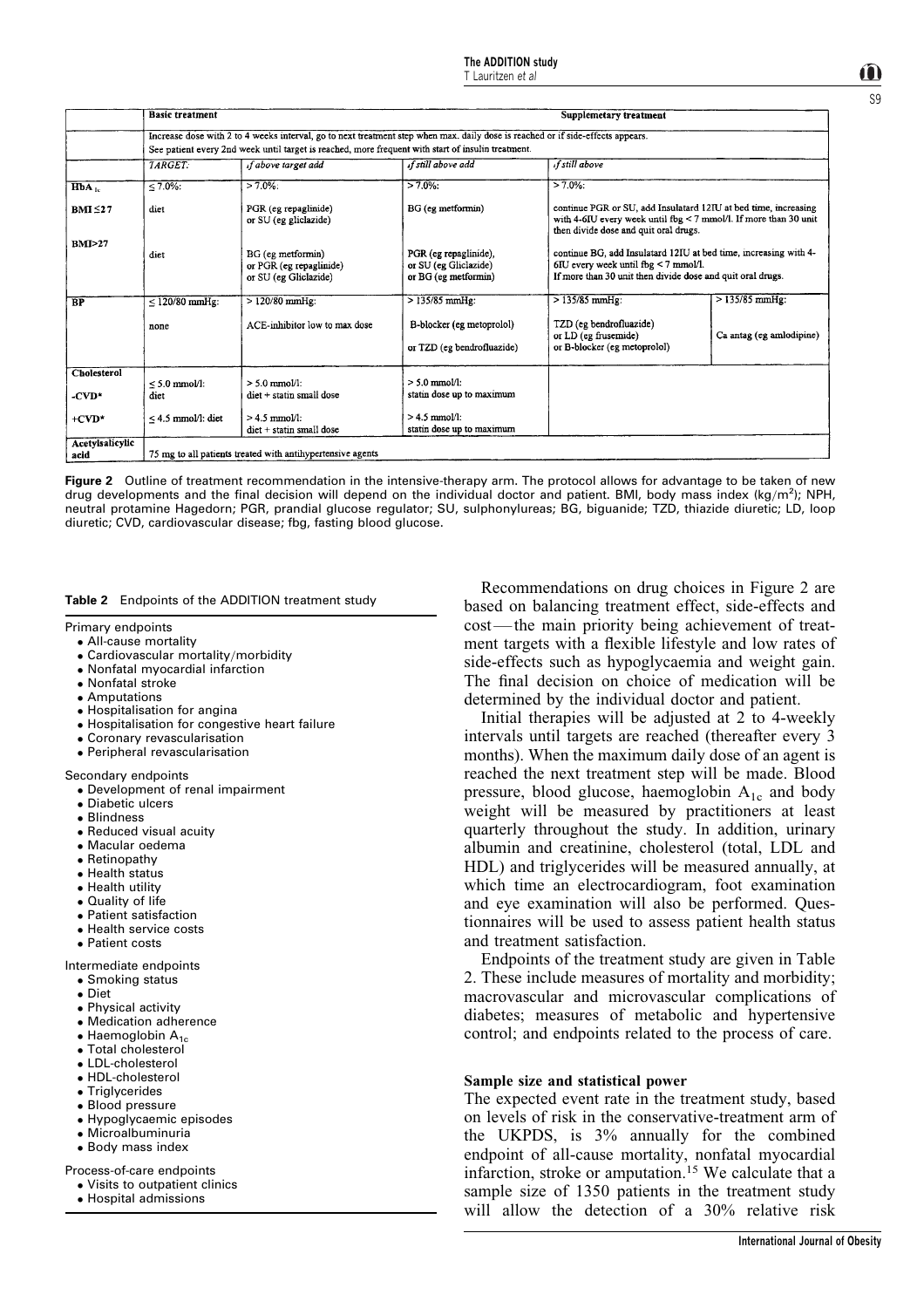$\mathbf{\hat{n}}$ S10

> reduction in the intervention group at a significance level of 5%. To allow for the effects of clustering, approximately 3000 patients will be included in total.

## Timescale

The screening study will begin in late 2000. Patients will be enrolled into the treatment study following diagnosis in the screening study: thus the treatment study will proceed concurrently with the evaluation phase of the screening study, extending until the end of 2001. A duration of follow-up of 5 y means that the final study visit will occur during 2006.

# Concluding remarks

Ideally, our goal is to prevent Type 2 diabetes, but for those who do develop the condition, we must ensure that they receive the best available treatment as soon as possible. Many people have undetected Type 2 diabetes, who we often see when they present with late diabetic complications. As with all screening programmes there is a balance between the potential benefits and psychological, physical and economic costs. This balance is particularly precarious when treatments are intensive, lifelong and expensive. The ADDITION study will inform judgements about these issues.

The results of the study will be of immediate relevance to policy decisions about screening for diabetes, and subsequent treatment internationally. The results of the sub-study will inform approaches to health promotion, to the management of chronic disease and risk, and to strategies to support adherence.

## The ADDITION Study Group

A Adeler, T Bek, ML Bartelink, J Bensing, JS Christiansen, T Jùrgensen, H Juel, S Kajsa, AL Kinmonth, M Kjølbye, A Larsen, CE Mabeck, OB Pedersen, A Sandbaek, J Søgaard, R Stolk, B Christensen, L Ovesen, S Arnold, K Mai, H Lund-Andersen, L Heikendorff.

#### References

- 1 Wilson JGM, Jungner G. Principles and practice of screening for disease. World Health Organization, Geneva: 1968.
- 2 Engelgau MM, Aubert RE, Thompson TJ, Herman WH. Screening for NIDDM in nonpregnant adults: a review of principles, screening tests, and recommendations. Diabetes Care 1995; 18:  $1606 - 1617$ .
- 3 National Screening Committee. First Report of the National Screening Committee. Health Departments of the United Kingdom: London, 1998.
- 4 McCarty D, Zimmet P. Diabetes 1994 to 2010: global esti-<br>mates and projections. International Diabetes Institute: International Diabetes Institute: Melbourne, 1994.
- 5 Neil HAW, Mather HM, Thompson QV, Thorogood GH, Fowler GH, Hill RD. The Oxford Community Diabetes Study: evidence for an increase in the prevalence of known diabetes in Great Britain. Diabetic Med 1987; 4: 539-543.
- 6 King's Fund Policy Institute. Counting the cost: the real impact of non-insulin-dependent diabetes mellitus. British Diabetic Association: London, 1997.
- 7 Jackson DMA, Wills R, Davies J, Meadows K, Singh BM Wise PH. Public awareness of the symptoms of diabetes mellitus. Diabetic Med 1991; 8: 971-972.
- 8 Harris MI. Undiagnosed NIDDM: clinical and public health issues. Diabetes Care 1993; 16: 642-652.
- 9 Kuo HS, Chang HJ, Chou P, Teng L, Chen TH. A Markov chain model to assess the efficacy of screening for non-insulin dependent diabetes mellitus (NIDDM). Int J Epidemiol 1999;  $28: 233 - 240.$
- 10 Harris MI, Klein R, Wellborn TA, Knuiman MW. Onset of NIDDM occurs at least  $4-7y$  before clinical diagnosis. Diabetes Care 1992; 15: 815-819.
- 11 Thompson TJ, Engelgau MM, Hegazy M, Ali MA, Sous ES, Badran A, Herman WH. The onset of NIDDM and its relationship to clinical diagnosis in Egyptian adults. Diabetic Med 1996; 13: 337 - 340.
- 12 UK Prospective Diabetes Study Group. UK prospective diabetes study 6. Complications in newly diagnosed type 2 diabetic patients and their association with different clinical and biochemical risk factors. Diabetes Research 1990; 13: 1-11.
- 13 UK Prospective Diabetes Study Group. UKPDS VIII. Study design, progress and performance. Diabetologia 1991; 34:  $877 - 890.$
- 14 Haffner SM, Stern MP, Hazuda HP, Mitchell BD, Patterson JK. Cardiovascular risk factors in confirmed prediabetic individuals. Does the clock for coronary heart disease start ticking before the onset of clinical diabetes?  $JAMA$  1990; 263: 2893-2898.
- 15 UK Prospective Diabetes Study (UKPDS) Group. Intensive blood-glucose control with sulphonylureas or insulin compared with conventional treatment and risk of complications in patients with Type 2 diabetes (UKPDS 33). Lancet 1998;  $352: 837 - 853.$
- 16 Guillausseau P-J, Massin P, Charles M-A, Allaguy H, Guvenli Z, Virally M, Tielmans D, Assayag M, Warnet A, Lubetzki J. Glycaemic control and development of retinopathy in Type 2 diabetes mellitus: a longitudinal study. Diabetic Med 1998; 15:  $151 - 155$ .
- 17 Coutinho M, Gerstein HC, Wang Y, Yusuf S. The relationship between glucose and incident cardiovascular events. A metaregression analysis of published data from 20 studies of 95,783 individuals followed for 12.4 y. Diabetes Care 1999;  $22 \cdot 233 - 240$
- 18 Ohkubo Y, Kishikawa H, Araki E, Miyata T, Isami S, Motoyoshi S, Kojima Y, Furuyoshi N, Schichiri M. Intensive insulin therapy prevents the progression of diabetic microvascular complications in Japanese patients with non-insulindependent diabetes mellitus: a randomized prospective 6-y study. Diabetes Res Clin Pract 1995;  $28: 103-117$ .
- 19 Kinmonth AL, Griffin S, Wareham NJ. Implications of the United Kingdom Prospective Diabetes Study for general practice care of Type 2 diabetes. Br J Gen Pract 1999; 49:  $692 - 694.$
- 20 UK Prospective Diabetes Study Group. Tight blood pressure control and risk of macrovascular and microvascular complications in Type 2 diabetes: UKPDS 38. Br Med J 1998; 317:  $703 - 713.$
- 21 Gaede P, Vedel P, Parving HH, Pedersen O. Intensified multifactorial intervention in patients with Type 2 diabetes mellitus and microalbuminuria: the Steno type 2 randomised study. Lancet 1999; 353: 617-622.
- 22 Heart Outcomes Prevention Evaluation (HOPE) Study Investigators. Effects of ramipril on cardiovascular and microvascular outcomes in people with diabetes mellitus: results of the HOPE study and MICRO-HOPE substudy. Lancet 2000; 355:  $253 - 259.$
- 23 Davies MJ, Grenfell A, Day JL. Clinical characteristics and follow-up of subjects with non-insulin-dependent diabetes mellitus diagnosed by screening. Practical Diabetes International 1996;  $13: 75 - 78$ .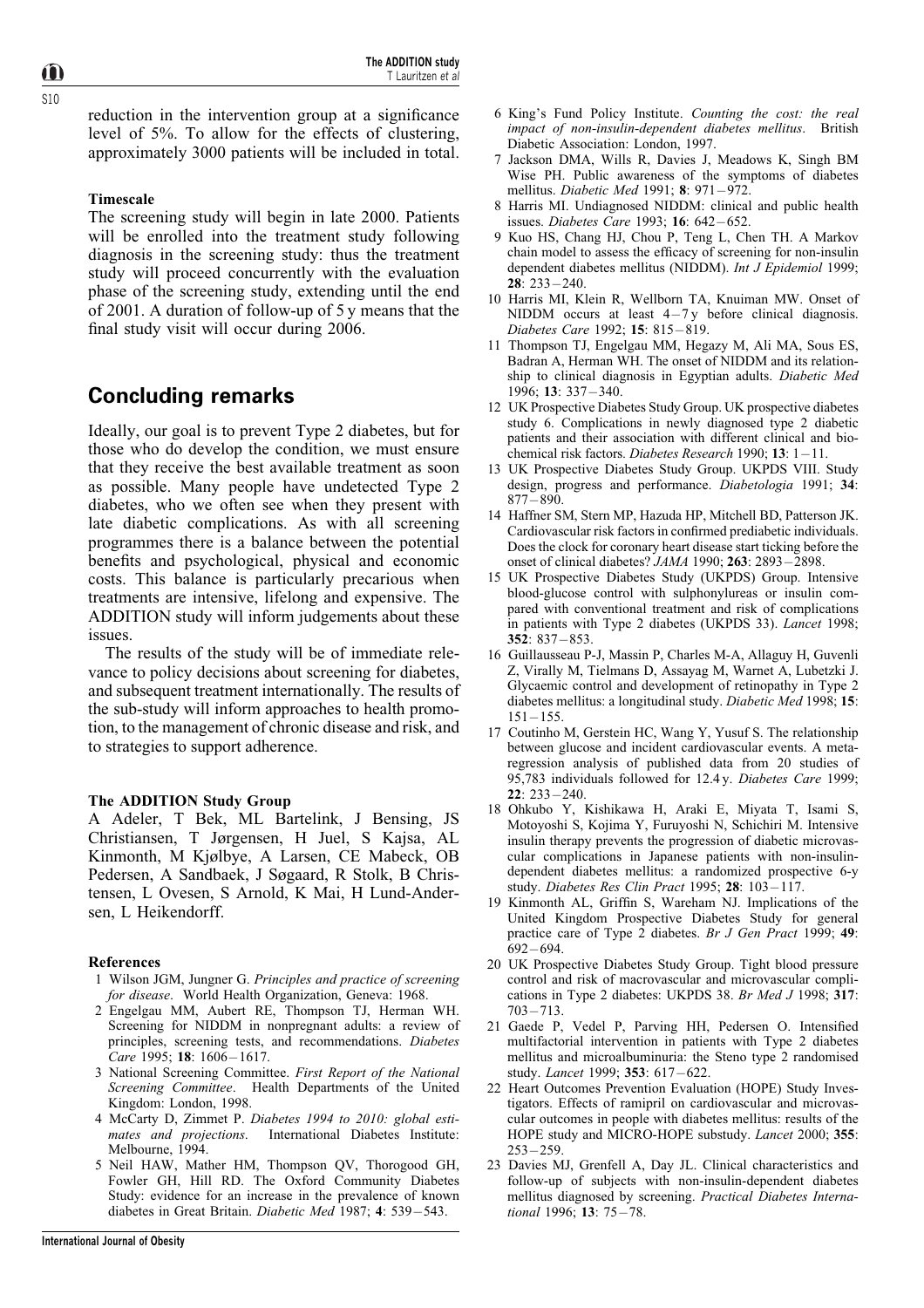- 24 Pyorala K, Pedersen TR, Kjekshus J, Faergeman O, Olsson AG, Thorgeirsson G. Cholesterol lowering with simvastatin improves prognosis of diabetic patients with coronary heart disease. A subgroup analysis of the Scandinavian Simvastatin Survival Study (4S). Diabetes Care 1997; 20: 614-620.
- 25 van Drenth BB, Hulscher MEJL, van der Wouden JC, Mokkink HGA, van Weel C, Grol RPTM. Relationship between practice organization and cardiovascular risk factor recording in general practice. Br J Gen Pract 1998;  $48: 1054 - 1058$ .
- 26 Harris MI, Modan M. Screening for NIDDM. Why is there no national program? Diabetes Care 1994; 17: 440-444.
- 27 CDC Diabetes Cost-Effectiveness Study Group. The costeffectiveness of screening for Type 2 diabetes. JAMA 1998; 280:  $1757 - 1763$ .
- 28 Goyder E, Irwig L. Screening for diabetes: what are we really doing? Br Med J 1998; 317: 1644-1646.
- 29 Expert Committee on the Diagnosis and Classification of Diabetes Mellitus. Report of the Expert Committee on the diagnosis and classification of diabetes mellitus. Diabetes Care 1997; 20: 1183-1197.
- 30 Wonderling D, Langham S, Buxton M, Normand C, McDermott C. What can be concluded from the Oxcheck and British family heart studies: commentary on cost effectiveness analyses. Br Med J 1996; 312: 1274-1278.
- 31 Mallion JM, Dutry-Dupagne C, Vaur L, Genes N, Renault M, Elkik F, Baguet P, Boutelaut S. Benefits of electronic pillboxes in evaluating treatment compliance of patients with mild to moderate hypertension. J Hypertens 1996; 14: 137 - 144.
- 32 Ajzen I. The theory of planned behavior. Organizational Behavior and Human Decision Processes 1991; 50: 179-211.
- 33 SuttonS.Predictingandexplainingintentionsandbehaviour:how well are we doing?  $JAppl$  Soc Psychol 1998; 28: 1317–1338.
- 34 Gollwitzer PM, Brandstatter V. Implementation intentions and effective goal pursuit. Journal of Personality and Social  $Psychology 1997; 73: 186 - 199.$
- 35 Rollnick S, Kinnersley P, Stott N. Methods of helping patients with behaviour change. Br Med J 1993; 307:  $188-190$ .
- 36 Kinmonth AL, Woodcock A, Griffin S, Spiegal N, Campbell MJ. Randomised controlled trial of patient centred care of diabetes in general practice: impact on current wellbeing and future disease risk. Br Med J 1998; 317: 1202-1208.
- 37 Stott NCH, Rollnick S, Pill RM. Innovation in clinical method: diabetes care and negotiating skills. Fam Pract 1995; **12**:  $413 - 418$ .
- 38 Khunti K, Baker R, Rumsey M, Lakhani M. Quality of care of patients with diabetes: collation of data from multi-practice audits of diabetes in primary care. Fam Pract 1999;  $16: 54-59$ .
- 39 Griffin S. Diabetes care in general practice: meta-analysis of randomised control trials. Br Med J 1998:  $317: 390 - 396$ .
- 40 Rutten GEHM, van Eijk JTM, De Nobel E, Beek MML, van der Velden H. Feasibility and effects of a diabetes Type II protocol with blood glucose self-monitoring in general practice. Fam Pract 1990; 7: 273-278.
- 41 Griffin SJ, Little PS, Hales CN, Kinmonth AL, Wareham NJ. Diabetes risk score: towards earlier detection of Type 2 diabetes in general practice. Diabetes Metab Res Rev 2000; 16: 164-171.
- 42 Voss EM, Cembrowski GS. Performance characteristics of the HemoCue B-Glucose analyzer using whole-blood samples. Arch Pathol Lab Med 1993; 117: 711-713.
- 43 Alberti KGMM, Zimmet PZ. Definition, diagnosis and classification of diabetes mellitus and its complications. Part 1: diagnosis and classification of diabetes mellitus. Provisional report of a WHO consultation. Diabetic Med 1998; 15: 539-553.
- 44 Diabetes Services Advisory Committee of the British Diabetic Association. Recommendations for the management of diabetes in primary care. British Diabetic Association: London, 1993.
- 45 Ikke-insulinkrævende diabetes-NIDDM. En praktisk vejkedning for behandlere. Dansk Selskab for Almen Medicin, 1998.
- 46 Forebyggelse af iskæmisk hjertesygdom i almen praksissærlig med henblik pa dyslipidoemi. Klinisk vejledning, Dansk Selskab for Almen Medicin, 1999.
- 47 Guidelines on Diabetes Mellitus Type 2, Dutch College of General Practitioners. Huisarts Wet 1999;  $42: 67-84$ .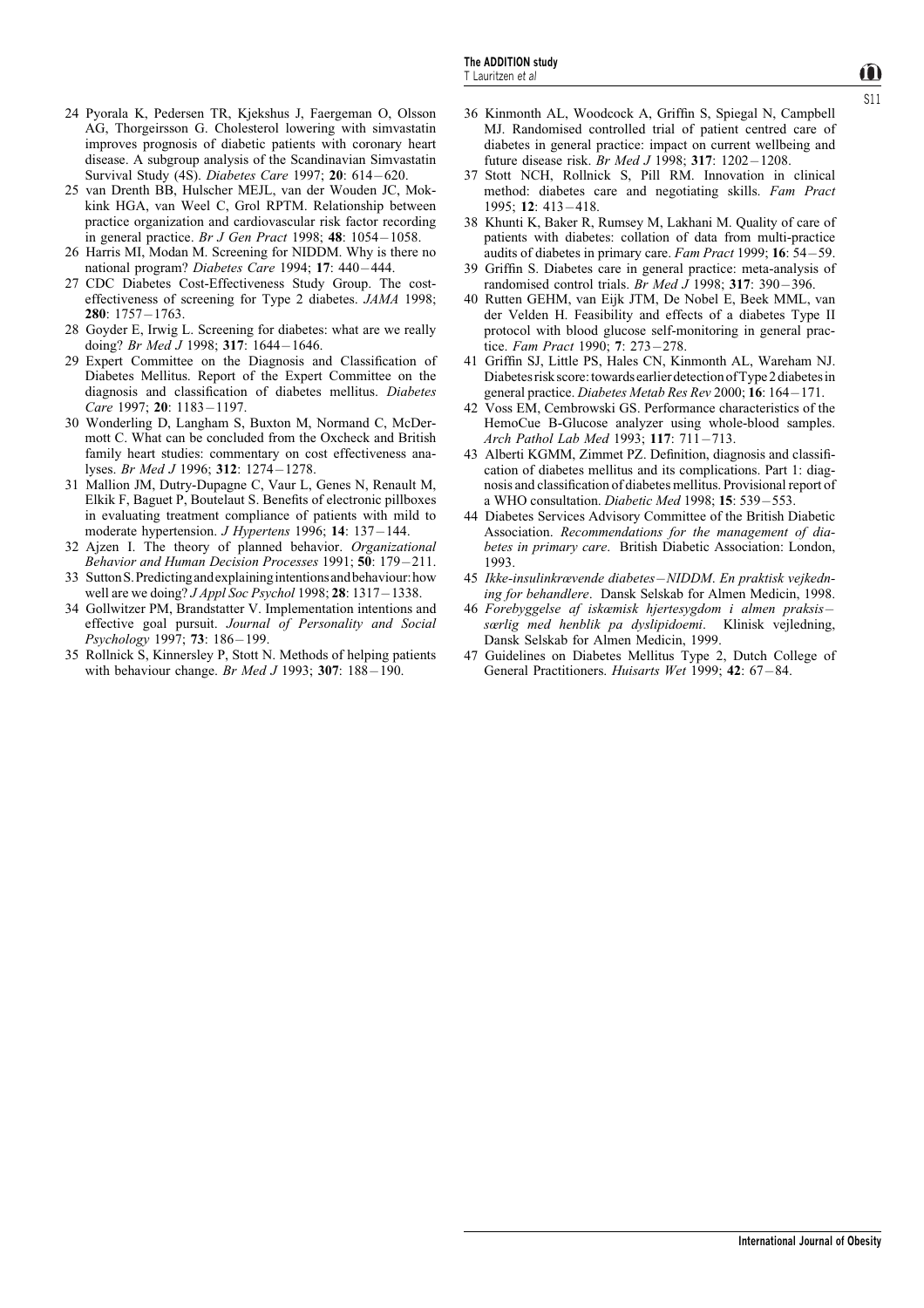Copyright © 2003 EBSCO Publishing